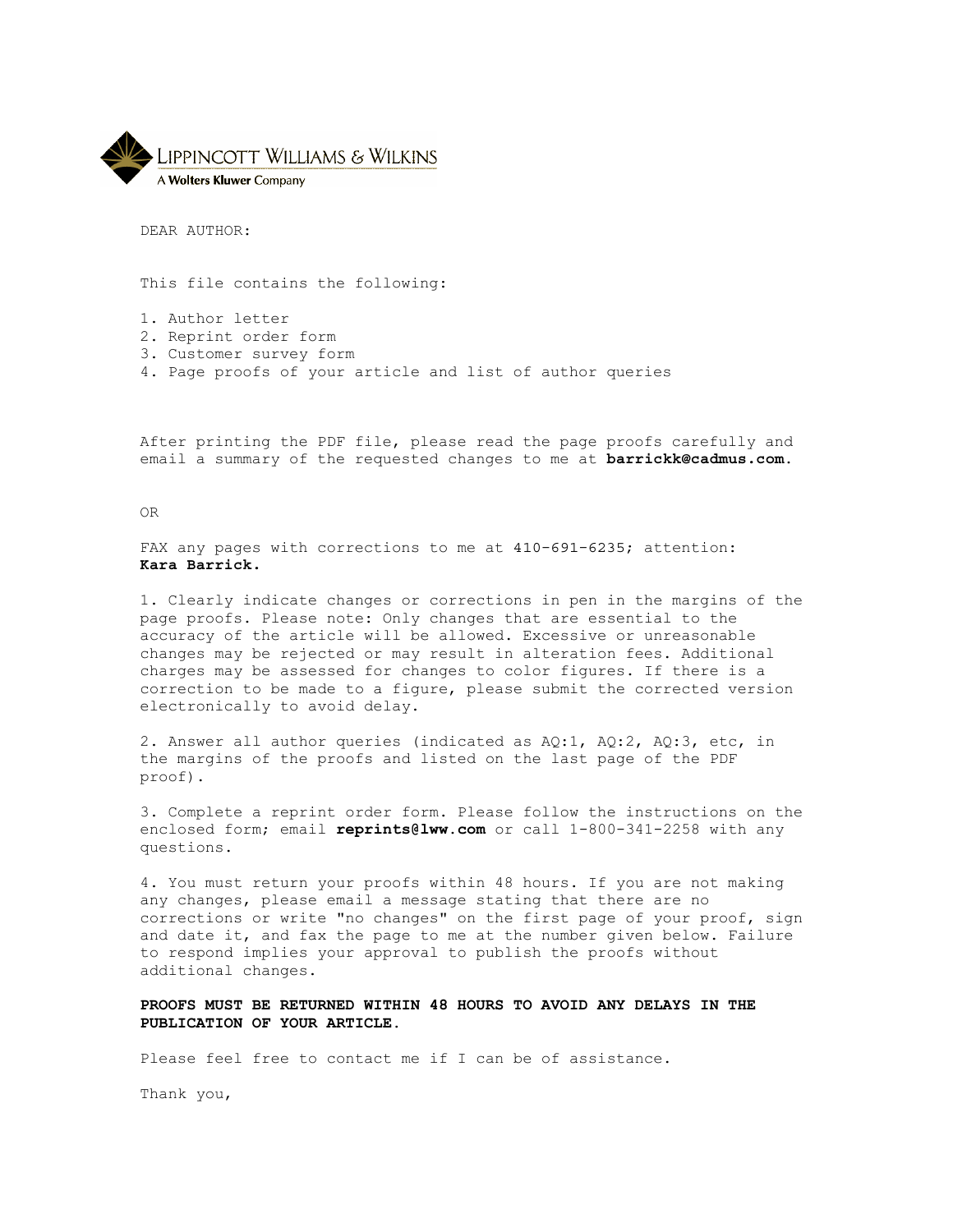**Kara Barrick Proof Manager 940 Elkridge Landing Road Linthicum, MD 21090 410-694-4175 FAX: 410-691-6235 Email: barrickk@cadmus.com**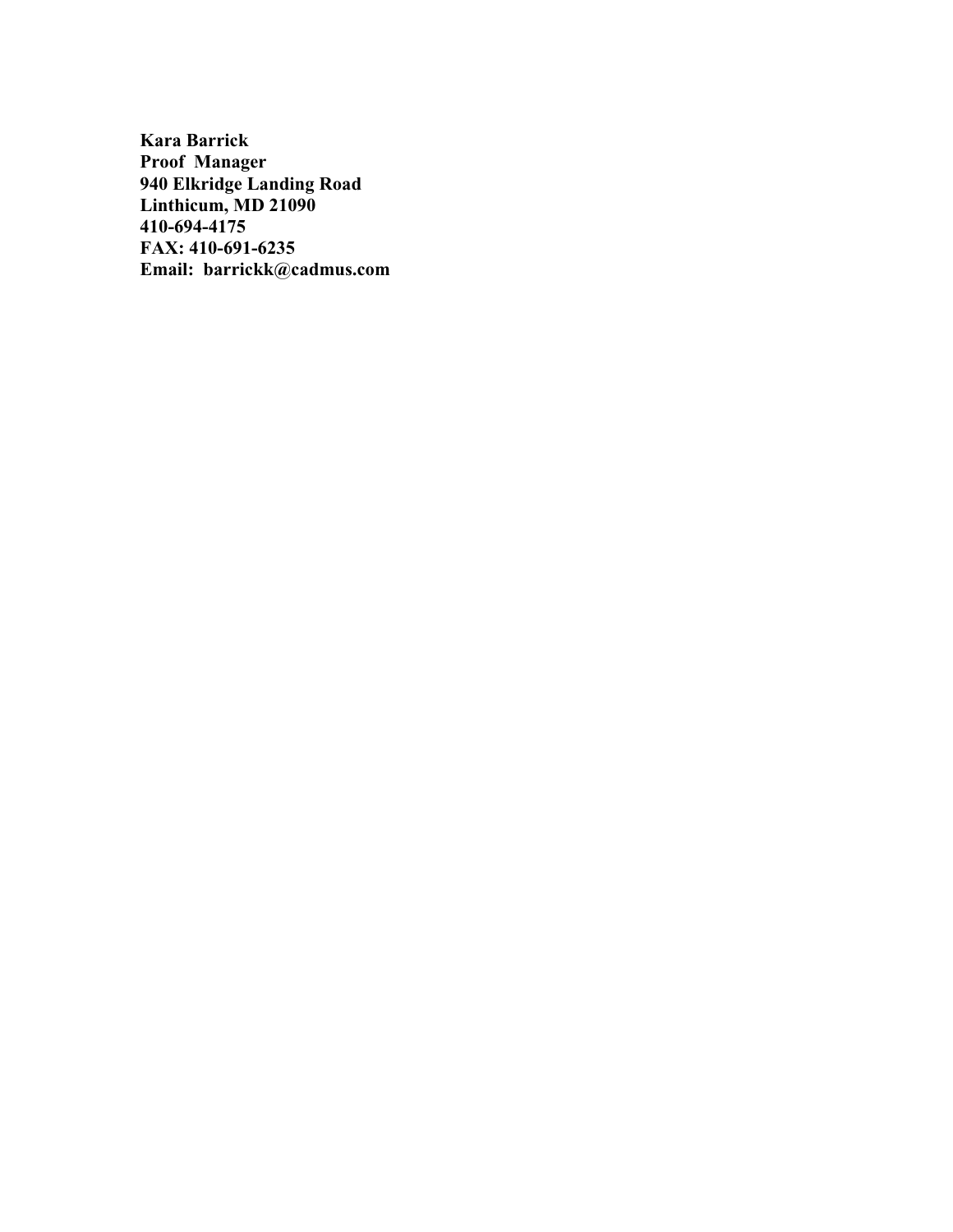

## *Obstetrical & Gynecological Survey*

### *2005 Author Reprint Rates*

**In addition to using this form to order reprints, it is to be used to calculate any additional publication fees your article may incur. Publication fees include color separation charges and page charges. Prices are subject to change without notice. Quantities over 500 copies---contact our Healthcare Dept. at 410-528-4426. Outside the U.S. dial 4420-7981-0700.**

**Fax or mail your order to Lippincott Williams & Wilkins, Author Reprints Dept, 351 W. Camden St., Baltimore, MD 21201. Fax: 410-528-4434**

**Rapid Ordering can be accessed at http://www.lww.com/periodicals/authorreprints. A confirmation of your order will be e-mailed to you.**

**For questions regarding reprints or publication fees please e-mail us at reprints@lww.com or contact us at 1-800- 341-2258.**

#### **Reprint Pricing:**

**100 copies = \$288.00 200 copies = \$315.00 300 copies = \$343.00 400 copies = \$371.00 500 copies = \$398.00**

|                                                                                                  | Article #_1327_______________Publication MolYr________________                                                                                                                                                                                                        |                             |
|--------------------------------------------------------------------------------------------------|-----------------------------------------------------------------------------------------------------------------------------------------------------------------------------------------------------------------------------------------------------------------------|-----------------------------|
|                                                                                                  | Payment must be received before reprints can be shipped. Payment is accepted in the form<br>of a check or credit card; purchase orders are accepted for orders billed to a U.S. address.<br>$\square$ MC $\square$ VISA $\square$ Discover $\square$ American Express |                             |
|                                                                                                  |                                                                                                                                                                                                                                                                       |                             |
|                                                                                                  |                                                                                                                                                                                                                                                                       |                             |
|                                                                                                  |                                                                                                                                                                                                                                                                       |                             |
|                                                                                                  |                                                                                                                                                                                                                                                                       |                             |
|                                                                                                  |                                                                                                                                                                                                                                                                       |                             |
|                                                                                                  |                                                                                                                                                                                                                                                                       |                             |
|                                                                                                  |                                                                                                                                                                                                                                                                       |                             |
| <u>Reprint Cost</u>                                                                              | Quantity of Reprints = _______________________                                                                                                                                                                                                                        | $S$ <sub>____________</sub> |
| \$108.00 for the first 100 copies<br>\$18.00 each add'l 100 copies                               | Color Fees (If your article contains color figures, use Rapid Ordering.)                                                                                                                                                                                              |                             |
|                                                                                                  |                                                                                                                                                                                                                                                                       |                             |
|                                                                                                  | <b>Publication Color Charge</b> (You may have included color figures in your article.<br>The costs to publish those figures may be included on the<br>reprint invoice or they may be invoiced separately.)                                                            | $S$ ____________            |
| Reprint Color Cost (\$70.00/100 reprints)                                                        |                                                                                                                                                                                                                                                                       | $S$ ____________            |
| <b>Shipping</b><br>the U.S. and \$20.00 per 100 reprints for orders<br>shipping outside the U.S. | Add \$5.00 per 100 reprints for orders shipping within                                                                                                                                                                                                                | $\frac{\sqrt{2}}{2}$        |
| Tax<br>U.S. and Canadian residents add the appropriate<br>tax, or submit a tax exempt form.      |                                                                                                                                                                                                                                                                       | $S$ ___________             |
| <b>Shipping Information</b><br>Ship:___________copies to:                                        |                                                                                                                                                                                                                                                                       |                             |
|                                                                                                  |                                                                                                                                                                                                                                                                       |                             |
|                                                                                                  |                                                                                                                                                                                                                                                                       |                             |
|                                                                                                  |                                                                                                                                                                                                                                                                       |                             |
|                                                                                                  |                                                                                                                                                                                                                                                                       | State_________________      |
|                                                                                                  |                                                                                                                                                                                                                                                                       |                             |

Lippincott Williams & Wilkins, Baltimore, MD 21201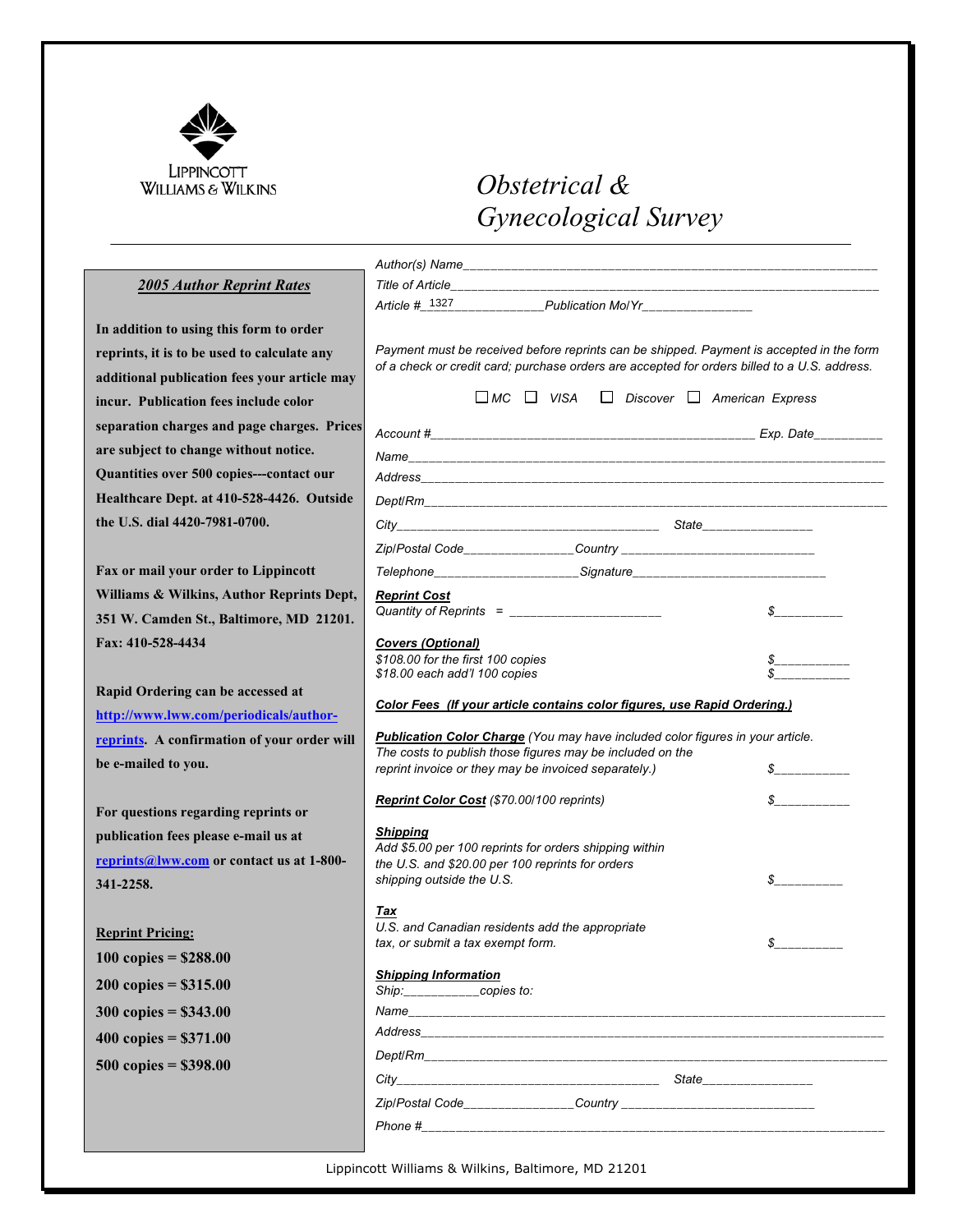**SOUNDING** 

# **Uterine Fibroid Embolization: A Hidden Alternative?**

#### **Jay Goldberg, MD**

Jefferson Fibroid Center Department of Obstetrics and Gynecology, Jefferson Medical College, Philadelphia, Pennsylvania

Uterine leiomyomas, benign smooth muscle tumors, affect up to 70% of certain populations. Although many women are asymptomatic, problems caused by the fibroids such as abnormal vaginal bleeding, pelvic pain, and infertility necessitate treatment in others. In symptomatic women who fail or are not candidates for medical treatment of their fibroids, myomectomy and hysterectomy are usually recommended by gynecologists.

Uterine fibroid embolization (UFE) or uterine artery embolization (UAE), which was first reported as a primary treatment for fibroids in 1995 (1), has been used to treat over 50,000 women since then. The procedure has been demonstrated to be safe and very effective in select patients. UFE has the additional benefits of potentially being an outpatient procedure, avoiding an abdominal incision, and a shorter recovery time. One study of over 200 patients found improvement in heavy bleeding in 90% (95% confidence interval [CI], 86–95%) and a reduction in bulk-related symptoms in 91% (95% CI, 86–95%) (2). Another recently published prospective cohort study of UFE and hysterectomy found UFE to have similar benefit in improving quality of life, with significantly fewer complications than hysterectomy (3). Based on these and other studies, ACOG, in Committee Opinion 293 (February 2004), has become more accepting of UFE, by stating that it provides good relief of bulk and bleeding symptoms with a low complication rate  $(4)$ .

Embolization of the uterine arteries has assisted obstetricians/gynecologists for over 20 years in treating pelvic hemorrhage after delivery or gynecologic procedures, gestational trophoblastic disease, and malignancy. UFE is performed by guiding a catheter, introduced into the femoral artery, to both uterine arteries, where tiny acrylic copolymer beads (500–  $700 \mu m$ ) are infused under fluoroscopy until slow flow or stasis occurs and fibroid vasculature is occluded.

With sound scientific evidence attesting to UFE's proven clinical efficacy, at least short-term, as well as increased patient demand for less invasive, uterine-sparing treatments for symptomatic fibroids, why has the number of UFEs not increased over the past several years? Although over 500,000 women undergo hysterectomy yearly, primarily for uterine fibroids, the number of UFEs has remained low. Much recent media attention has focused on this question. A recent front-page article in the *Wall Street Journal* insinuated that the primary reason that gynecologists were not referring or even discussing the option of UFE with appropriate patients was for financial selfinterest (5). The issue focuses on the fact that interventional radiologists, rather than gynecologists, perform UFEs. Thus, as has been previously reported, each UFE performed in lieu of a myomectomy or hysterectomy represents an approximate \$1000 financial loss to the gynecologist in Philadelphia currently (this amount may vary regionally) (6).

Although this economic insinuation may unfortunately be true for some gynecologists, there are certainly other factors contributing to gynecologists largely not discussing UFE with patients being offered myomectomies or hysterectomies for fibroids. Many obstetricians/gynecologists are still unfamiliar with the procedure or may have misconceptions regarding its risks and who are potential candidates. It may also reflect the newness of UFE and lack of long-term data on the treatment. Additionally, many interventional radiologists have caused ill will in the

Address correspondence to: Jay Goldberg, MD, Director, Jefferson Fibroid Center, Department of Obstetrics and Gynecology, Jefferson Medical College, 834 Chestnut Street, Suite 400, Philadelphia, PA 19107. E-mail: jaygoldbergmd@yahoo.com.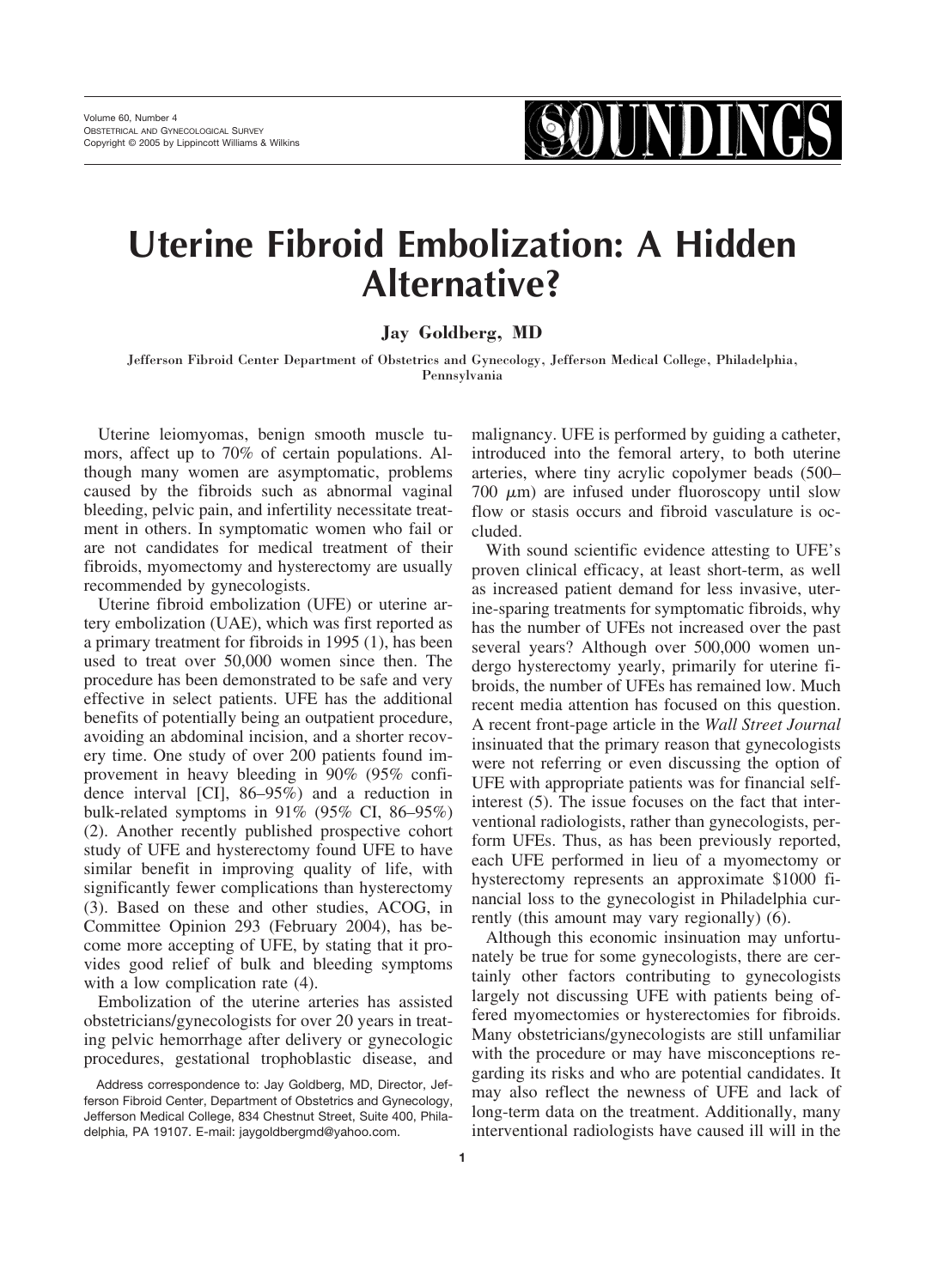past by refusing to take care of their post-UFE complications, often neglecting to even have hospital admitting privileges.

Complications after UFE are reported in approximately 1% of patients. These include groin hematomas, nontarget embolizations of other pelvic organs, transient and permanent ovarian failure, and rare instances of uterine necrosis (7–10). When compared with hysterectomy and myomectomy, however, the overall complication, morbidity, and mortality rates associated with UFE are much lower (6).

Certainly not all women with symptomatic fibroids are candidates for UFE. Pelvic infection, current pregnancy, contrast allergy, arteriovenous shunting, renal insufficiency, an undiagnosed pelvic mass or genital tract malignancy, and a history of pelvic radiation are contraindications. Desire for future fertility remains a relative contraindication (4,11,12).

The main question is at this time is whether a proper informed consent for patients being offered myomectomy or hysterectomy, who are also candidates for embolization, requires gynecologists to discuss this treatment option. A recent review in *Obstetrics & Gynecology* clearly states: "Uterine artery embolization must be included as an option in the course of developing a management plan for symptomatic myomas, and this option should be discussed with the patient" (13). Based on a growing body of literature attesting to the efficacy, safety, and its minimally invasive nature, UFE should be discussed by gynecologists with all appropriate patients with symptomatic fibroids, especially those being offered myomectomy or hysterectomy.

*Acknowledgments*—Dr. Goldberg serves as a consultant for Biosphere Medical Inc., Rockland, MA.

#### **REFERENCES**

- 1. Ravina J, Herbreteau D, Ciraru-Vigneron N, et al. Arterial embolization to treat uterine myomata. Lancet 1995;346:671– 672.
- 2. Spies JB, Ascher SA, Roth AR, et al. Uterine artery embolization for leiomyomata. Obstet Gynecol 2001;98:29–34.
- 3. Spies JB, Cooper JM, Worthington-Kirsch R, et al. Outcome of uterine embolization and hysterectomy for leiomyomas: results of a multicenter study. Am J Obstet Gynecol 2004;191: 22–31.
- 4. ACOG Committee Opinion No. 293. Uterine Artery Embolization. February 2004.
- 5. Helliker K, Etter L. Hysterectomy alternative goes unmentioned to many women. Wall Street Journal October 24, 2004;  $244.1$
- 6. Goldberg J, Pereira L, Mude-Nochumson H. Uterine artery embolization for symptomatic fibroids: pros and cons. OBG Management 2003:69–79.
- 7. Amato P, Roberts AC. Transient ovarian failure: a complication of uterine artery embolization. Fertil Steril 2001;75:438– 439.
- 8. Sultana CJ, Goldberg J, Aizenman L, et al. Vesicouterine fistula after uterine artery embolization: a case report. Am J Obstet Gynecol 2002;187:1726–1727.
- 9. Godfrey CD, Zbella EA. Uterine necrosis after uterine artery embolization for leiomyomas. Obstet Gynecol 2001;98:950– 952.
- 10. Yeagley T, Goldberg J, Klein T, et al. Labial necrosis after uterine artery embolization for leiomyomas. Obstet Gynecol 2002;100:881.
- 11. Goldberg J, Pereira L, Berghella V. Pregnancy after uterine artery embolization. Obstet Gynecol 2002;100:869–872.
- 12. Goldberg J, Pereira L, Diamond J, et al. Pregnancy outcomes following treatment for fibroids: uterine artery embolization versus laparoscopic myomectomy. Am J Obstet Gynecol 2004;191:18–21.
- 13. Wallach EE, Vlahos NF. Uterine myomas: an overview of development, clinical features, and management. Obstet Gynecol 2004;104:393–406.